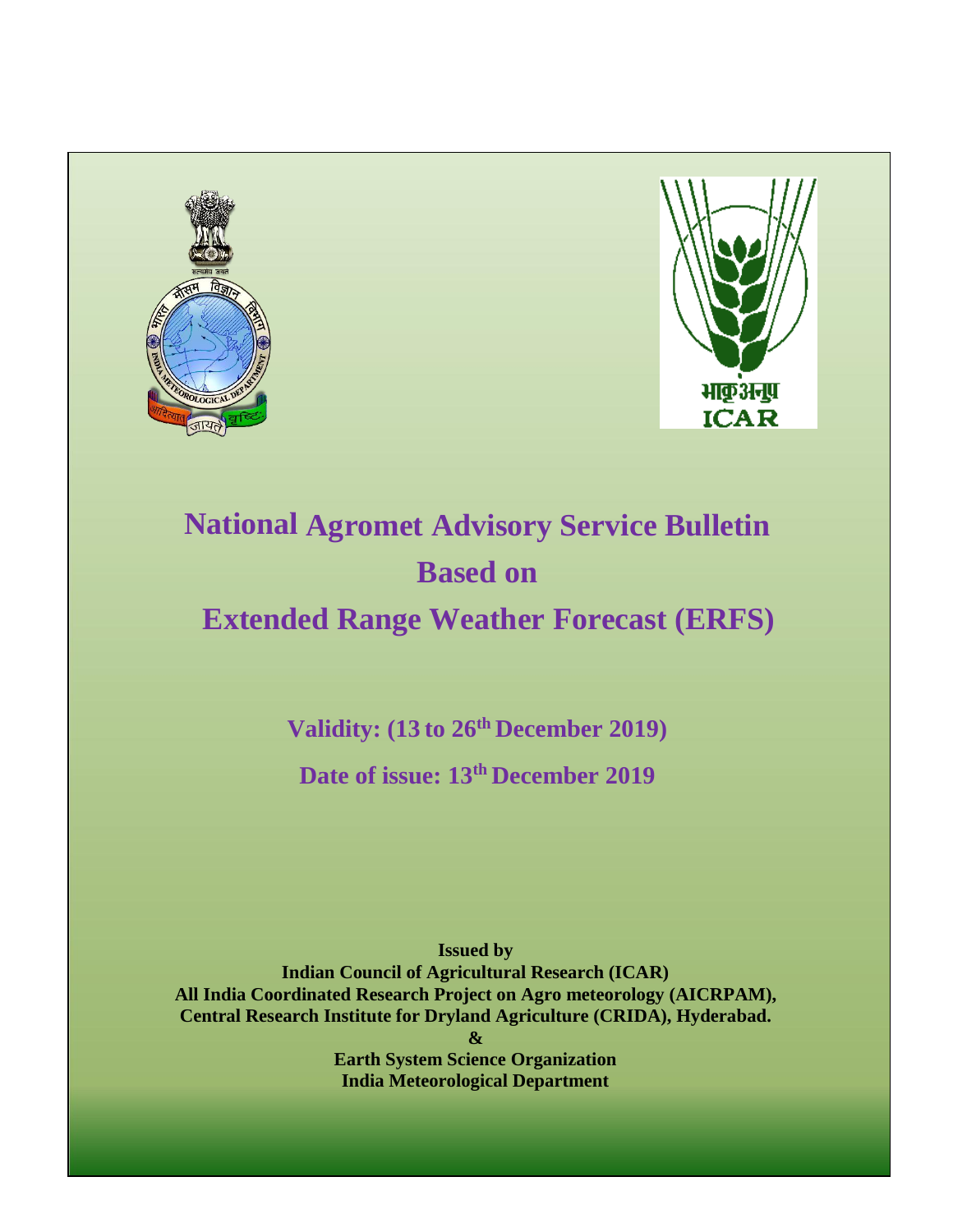#### **Realized Rainfall and Extended Range Forecast (Rainfall and Temperatures**)



- Normal or above normal rainfall occurred in either of the two weeks in Jammu & Kashmir, Himachal Pradesh, Punjab, Haryana Chadigarh & Delhi, Uttarakhand, Uttar Pradesh, East Rajasthan, Telangana, Andhra Pradesh & Yanam, Tamil Nadu Puducherry & Karaikal, Kerala & Mahe, Karnataka and Lakshadweep.
- Below normal rainfall/no rain occurred over rest of the country.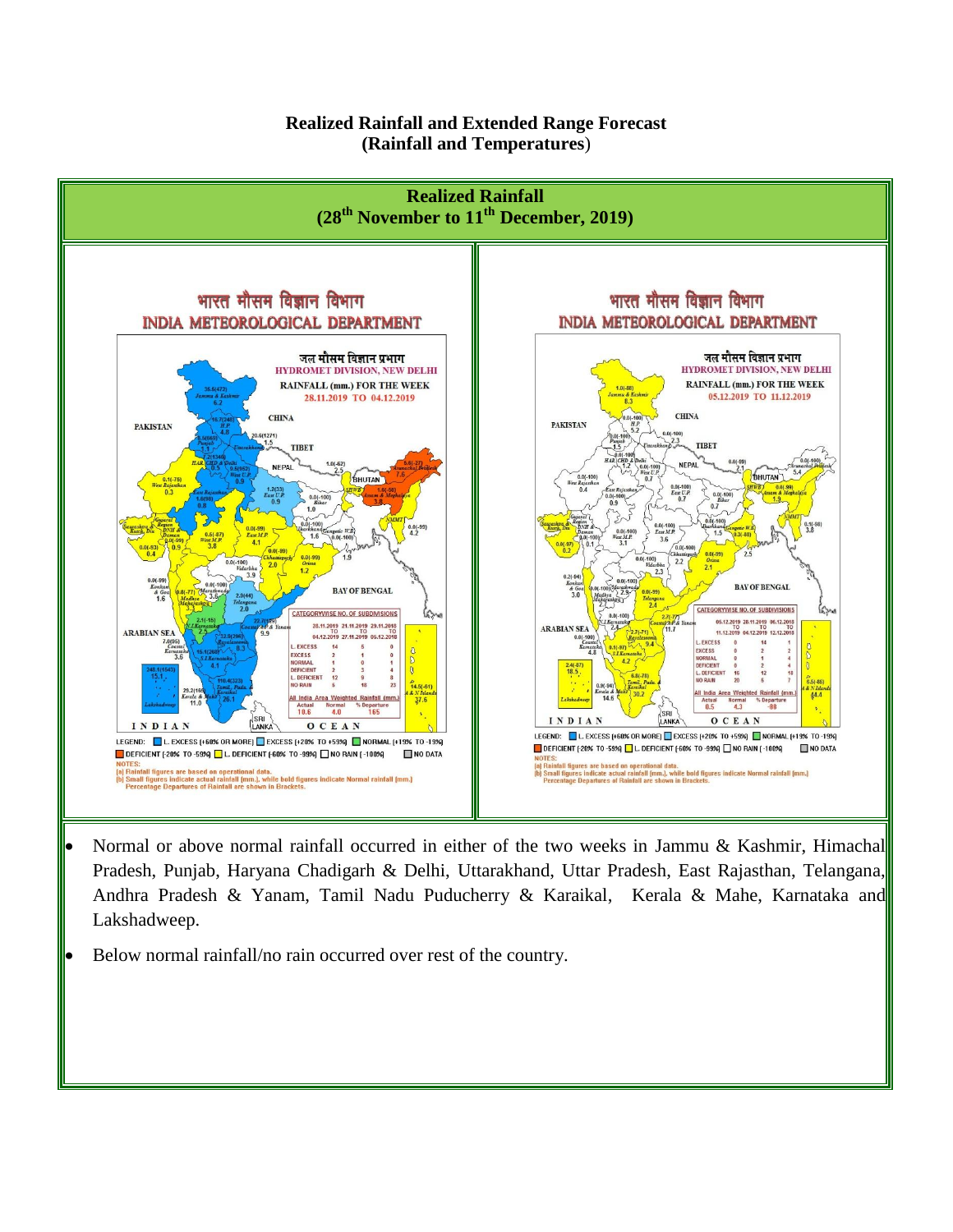

 **Week 1 (13.12.2019 to 19.12.2019) and Week 2 (20.12.2019 to 26.12.2019):** WD associated rainfall over extreme north India, UP, Bihar, Jharkhand etc mainly in week 1 and partly in week 2 also. Western part of Arabian Sea and some parts of southern Bay of Bengal and adjoining Sri Lanka and Tamil Nadu coast will get northeast monsoon rainfall.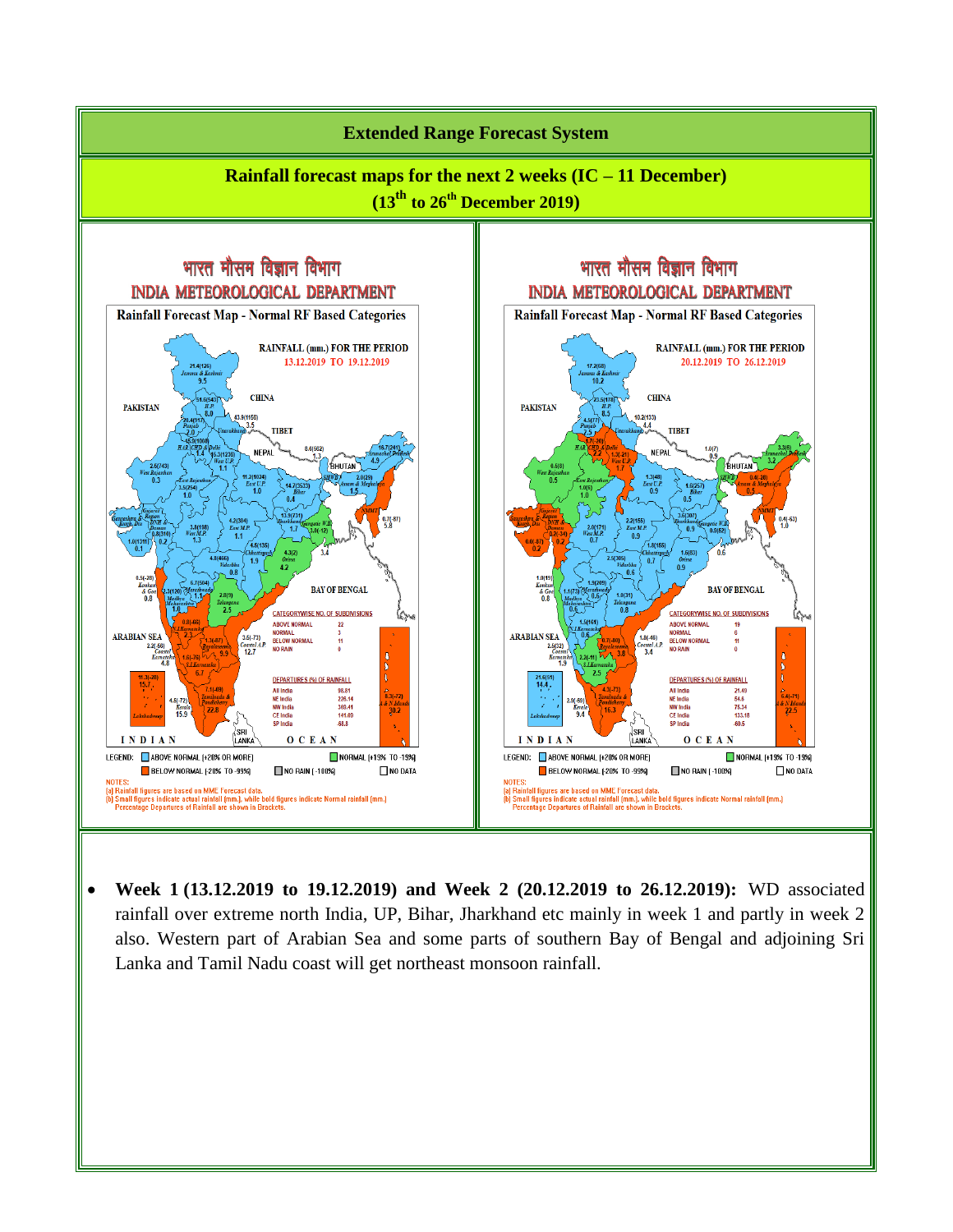

#### **Maximum Temperature (Tmax)**

 **Week 1 (13.12.2019 to 19.12.2019) and Week 2 (20.12.2019 to 26.12.2019):** Tmax anomaly is mostly negative over central, western and southern parts of India during week 1 and week 2.

#### **Minimum Temperature (Tmin)**

- **Week 1 (13.12.2019 to 19.12.2019):** Above normal Tmin over central parts and adjoining Indo-Gangetic region during week 1, whereas over the rest region it is slightly less than normal.
- **Week 2 (20.12.2019 to 26.12.2019):** Below normal Tmin over entire India during week 2.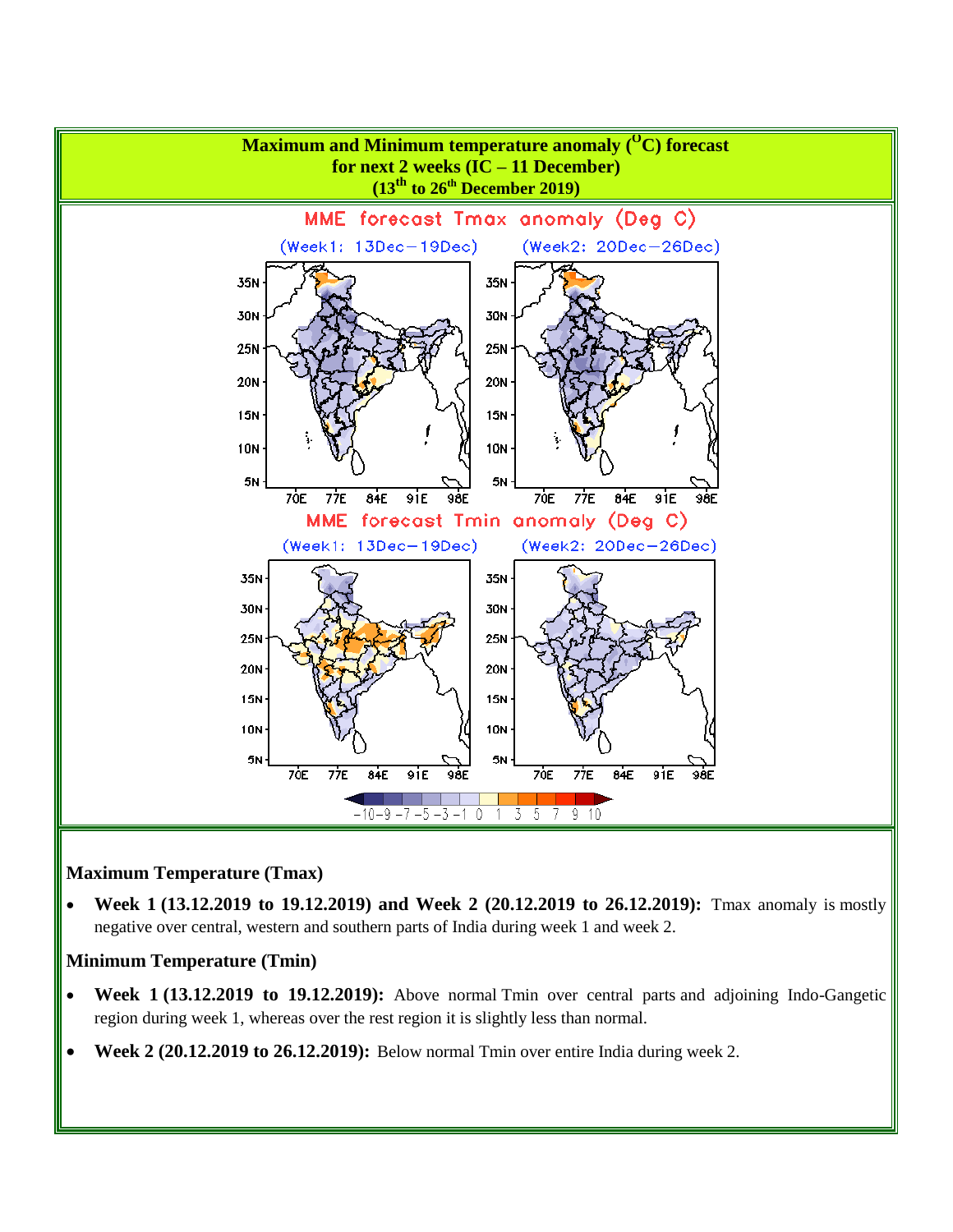# **Strategic Agricultural Planning based on rainfall during next two weeks till 26th December 2019 Agromet Advisories**

# **Kerala**

Amount of rainfall received over Kerala is 615.2 mm (28% excess) during the period of 01 Oct. - 12 Dec. 2019. The extended range weather forecast for next two weeks (13-19 Dec. and 20-26 Dec. 2019) is below normal for week 1 and week-2.

- There is a chance of leaf folder attack in Mundakan paddy. It can be controlled by using trichogramma cards (2cc per one acre). Cut the cards into small pieces and fix in different regions of the field. If the attack is severe, spray quinalphos @ 2ml per one litre of water.
- To control the spread of bacterial leaf blight in paddy, spray 6g of Streptocycline in 30 litre of water.
- There is a chance of aphids in cowpea. Apply 2% neem oil emulsion or apply 20 g Verticillium lecanii per one litre of water in 10 days intervals. If aphid attack is severe, apply 3 ml Imidacloprid or 2 g Thiamethoxam per 10 litre of water.

# **Tamil Nadu**

Amount of rainfall received over Tamil Nadu is 424.8 mm during the period of 01 Oct. - 12 Dec. 2019. The extended range weather forecast for next two weeks (13-19 Dec. and 20-26 Dec. 2019) is below normal for week 1 and week-2.

- Prevailing weather condition is favorable for shoot fly incidence in sorghum. It is advised to spray insecticides of Dimethoate 30 EC @ 500 ml/ha or Neem Seed Kernel extract 5%.
- Farmers are advised to monitor fall army worm incidence [\(Spodoptera](https://www.google.co.in/search?q=Spodoptera+Frugiperda&spell=1&sa=X&ved=0ahUKEwiiwJTkqfHcAhWGxrwKHS3jCxEQkeECCCQoAA) Frugiperda) in maize. If symptoms were noticed, to control spray Azardirachtin 1 EC @ 2 ml/l (or) Thiodicarb 75 WP @ 2 g/l (or) Emamectin benzoate 5 SG @ 0.4 g/l (or) Spinetoram 12 SP @ 0.5 ml /litre insecticides.
- Shoot fly occurrence is noticed in sorghum in the prevailing weather condition. If ETL is above 1 egg/plant in 10% of plants in the first two weeks of sowing or 10% dead hearts, spray Dimethoate 30 EC @ 500 ml/ha (or) Neem Seed Kernel extract 5% insecticides to control the occurance.
- To control leaf hopper in pulses, spray the infested crop with methyl-o-demeton 750 ml in 700 1000 litre of water per hectare.
- To control white fly in pulses, spray (spray fluid 250 l /ha) Methyl demeton 25 EC 500 ml/ha (or) Dimethoate 30 EC 500 ml/ha insecticides.

# **Maharashtra**

Rainfall received over Madhya Maharashtra is 228.0 mm, over Marathwada is 255.6 mm, Vidharbha is 63.8 mm and Konkan region 281.5 mm during 01 Oct. - 12 Dec. 2019. The extended range weather forecast for next two weeks (13-19 Dec. and 20-26 Dec. 2019) over Madhya Maharashtra, Marathwada and Vidharbha are above normal and over Konkan is below normal for week-1 and over Madhya Maharashtra, Marathwada and Vidharbha are above normal and over Konkan is normal week-2.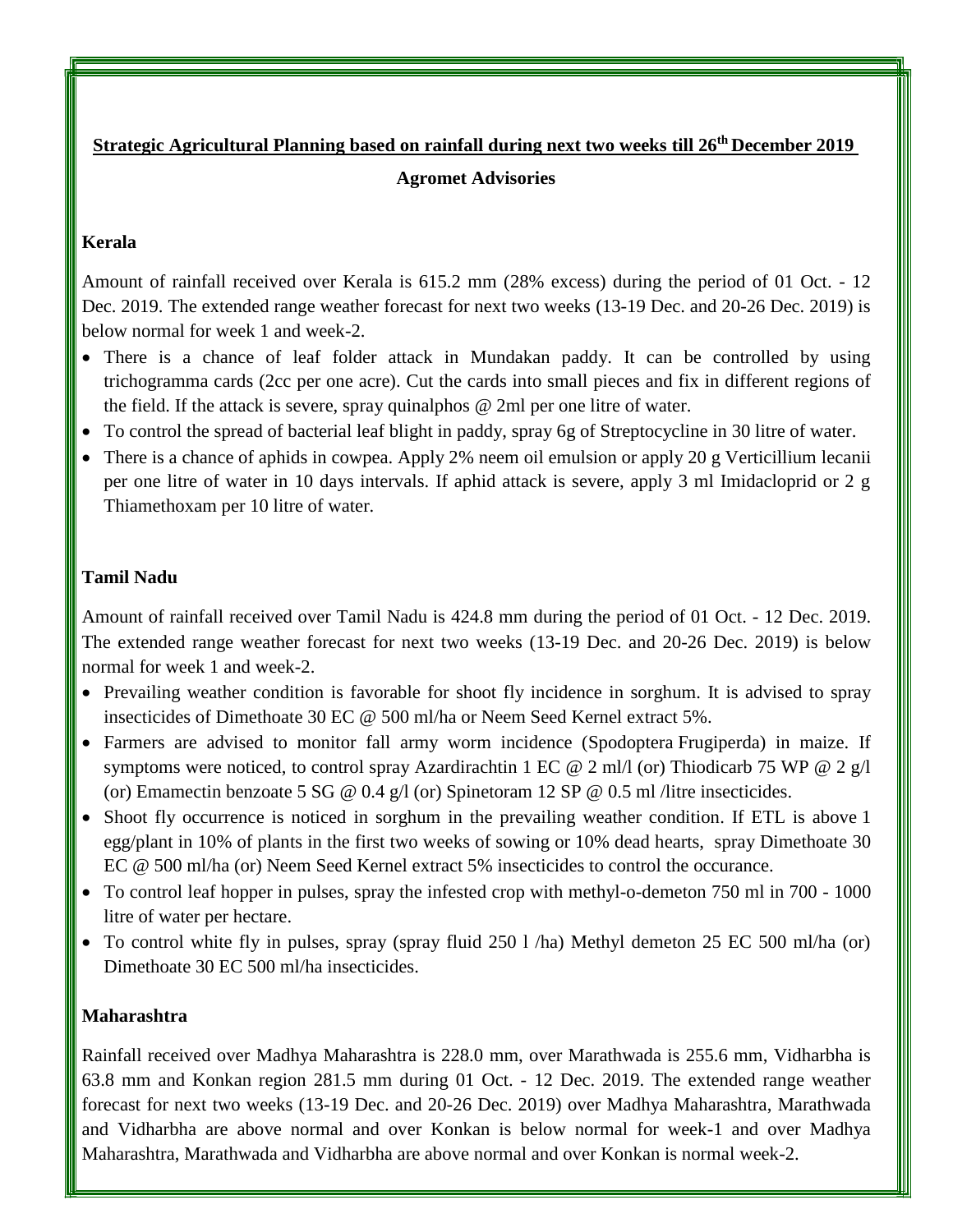## *Marathwada*

- For management of shoot borer and fruit borer in brinjal, spray Chlorantraniliprole 18.5 % SC @ 4 ml or Chloropyriphos 20 % EC @ 20 ml or Cypermethrin 10 % EC @ 11 ml per 10 liter of water.
- To control fall armyworm in rabi sorghum crop, spray Thiamethoxam  $12\%$  + Lambda cyhalothrin 9.5 % ZC @ 5 ml or Spinetoram 11.7 % SC @ 4 ml per 10 litre of water.
- To control pod borer in pigeon pea crop, spray Chlorantraniliprole 18.5 % SC @ 3 ml or Emamectin benzoate 5 % @ 4.4 gm per 10 litre of water.
- To control leaf spot disease in turmeric crop, spray Mancozeb 25 gm or Carbendazim 10 gm per 10 litre of water. To control rhizome fly, earthing up should be done in turmeric crop and drenching of Chloropyriphos 50 % @ 500 ml per acre in water.

## *Madhya Maharashtra*

- If incidence of army worm is reached at 10% level on maize, sorghum and sugarcane crops, spray Spinetoram (11.7% SC) 10 ML OR Chlorantraniliprole (18.5 % SC) 3 to 4 ml per 10 litre of water + 10 ml sticker.
- To control aphid attack on safflower crop, spray Dimethoate 20 EC @15 ml per 10 litre of water.

#### *Konkan*

- There is possibility of incidence of tea mosquito bugs on the inflorescence of cashewnut, to protect the cashew inflorescence, spray Profenophos 50% EC @10 ml per 10 liter of water.
- There is a possibility of incidence of hoppers and aphids in watermelon, spray dimethoate 30%EC @10 ml per 10 liter of water. Also use yellow sticky cards in field to attract the sucking pests.
- For protection of farm animals from external parasites such as ticks, maintain sanitation in farm shed and to control spray deltamethrin 2 ml/litre of water on to the body of animal under guidance of veterinarian.

#### *Vidarbha*

- In chickpea monitor collar rot / root rot. To control uproot and destroy affected plants followed by soil application of Trichoderma mixed with FYM at infected patches of the field.
- In pomegranate to control telya (oily spot) disease undertake spray of copper oxychloride  $25g +$ streptomycin sulphate 5g (or) bronopol 5g per 10 litres of water. Depending upon the severity of disease repeat the spray after 15 days if needed.
- Farmers are advised to take preventive measures for vaccination of foot and mouth disease (FMD) and deworming of flat worms.
- To control initial infestation of pod borer (Helicoverpa) undertake spray of 5% neem seed kernel extract. If ETL levels are above (10-20 larvae/plant) undertake spray of Emamectin benzoate 5% SG @ 3g in 10 litres of water. Avoid green pod picking till 10 days after insecticidal spray.

# **Rajasthan**

Rainfall received during 01 Oct. - 12 Dec. 2019 over East Rajasthan is 34.3 mm. The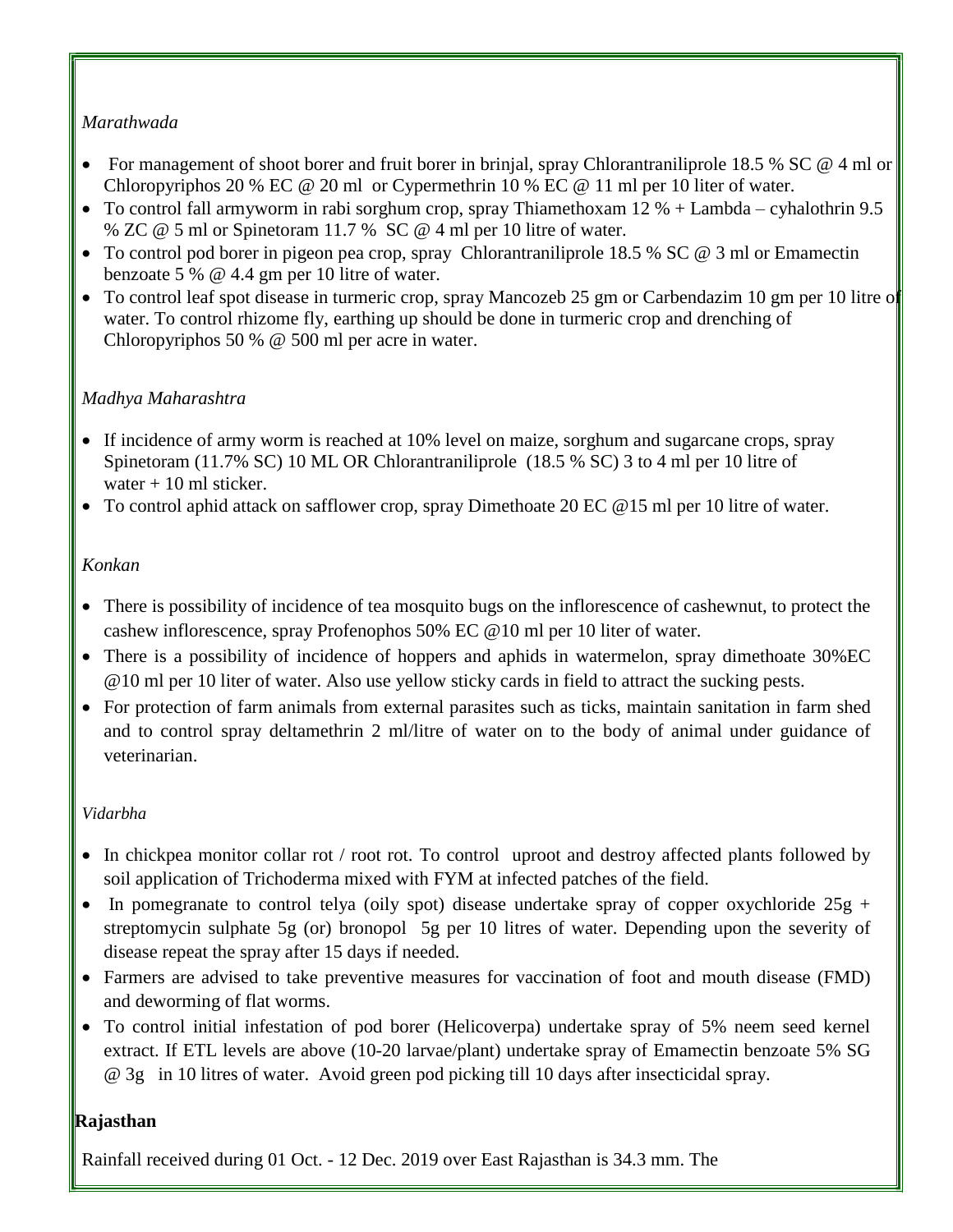extended range weather forecast for next two weeks (13-19 Dec. and 20-26 Dec. 2019) over East Rajasthan is above normal for week-1 and normal for week-2.

- The present weather is favourable for powdery mildew disease in peas, cauliflower, cabbage and raddish, so spray of karathane 1 ml / litre of water or other sulfur based fungicides to control the disease .
- To control pod borer in gram dusting of methyl parathion 2% @ 25 kg/ha before flowering should be done and spray acephate 75 s.p. @ 500 g/ ha after 10 to 15 days.
- To control Phalaris minor and wild oat in barley, spray of isoproturon @ 0.75 kg/ha for light soil and @ 1.25 kg/ha in heavy soil at 30-35 days.
- Farmers are advised to irrigate wheat crop which is at CRI stage (21-25 days after sowing). Top dress the remaining half dose of N (86 kg urea/ha) in heavy soil and  $\frac{1}{4}$  dose of N (43 kg urea/ha) in light soil. Late sowing of wheat should be completed during this week. The improved varieties for late sowing are Raj-3765, Raj-3777, Lok-1 and HI-8498.

# **West Bengal**

Rainfall received during 01 Oct. - 12 Dec. 2019 in Jammu is 233.2 mm. The extended range weather forecast for next two weeks (13-19 Dec. and 20-26 Dec. 2019) is normal for the week-1 and above normal for week-2.

- Postpone irrigation and sowing of late sown wheat crop due to the chances of rainfall. Apply second dose of fertilizer after the receipt of rainfall.
- There is a chance of attack of black-rot of crucifers in the cabbage and cauliflower n the prevailing weather condition. This causes rotting of leaves and blackening of head. Apply 1g Streptocycline in 10 lit. of water and spray thoroughly. Apply top-dressing to cauliflower field. Spray on a dry day.
- Farmers are advised to start nursery bed preparation and collect seeds of improved varieties like Supriya, Jamini, Bhupen, IET-2233 etc. Treat the seeds with Thiram 75% or Bavistin @ 2.5-3 g dissolved in 1.5 lit. of water and soak 1 kg seed for 8-10 hrs. Apply 100kg FYM/kata of seedbed, 1 week before sowing.

#### **Jammu**

Rainfall received during 01 Oct. - 12 Dec. 2019 in Jammu is 190.1 mm. The extended range weather forecast for next two weeks (13-19 Dec. and 20-26 Dec. 2019) is above normal for the week-1 and week-

- 2.
- Postpone irrigation and sowing of late sown wheat crop due to the chances of rainfall. Apply second dose of fertilizer after the receipt of rainfall.
- In oilseed crops apply  $1<sup>st</sup>$  dose of nitrogen fertilizer as top dressing during afternoon after the receipt of rain.
- Protect young plants from low temperature. Remove the stock sprout, suckers and water sprout from budded/grafted vegetable plants.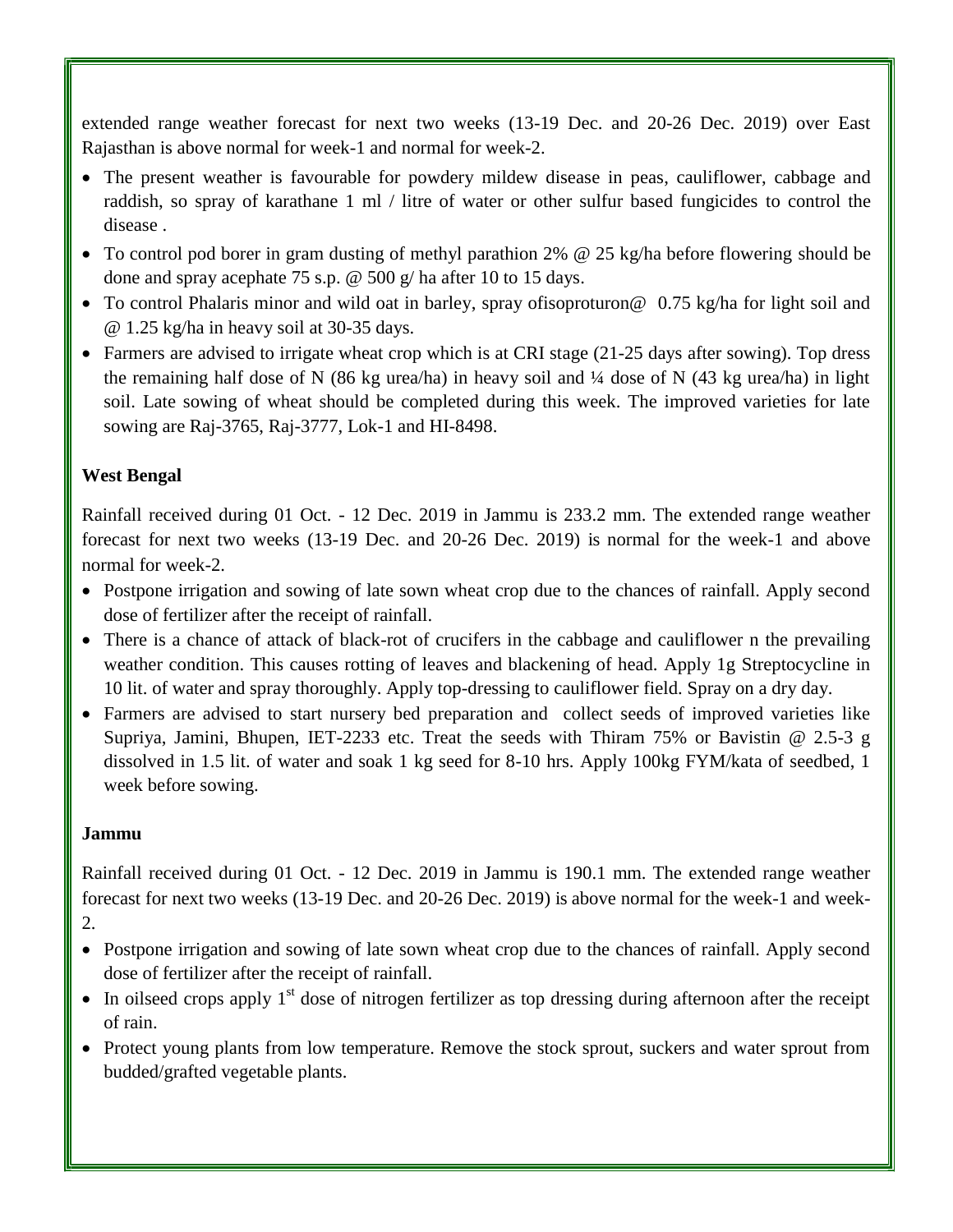# **Chhattisgarh**

Amount of rainfall received over Chhattisgarh is 101.0 mm during 01 Oct. - 12 Dec. 2019. The extended range weather forecast provided for next two weeks (13-19 Dec. and 20-26 Dec. 2019) over Chhattisgarh is above normal for week-1 and week-2.

- In case of extreme cold conditions, there may be infestation of yellow vein mosaic in okra. Farmers are advised to go for spraying of systemic fungicides.
- To control powdery mildew in pea field, spray liquid Sulfex  $@ 8 \text{ ml}$  14 ltr water.
- If there is recurring infestation of wilt and collar rot disease in each year, farmers are advised to follow crop rotation. In rabi season wheat, safflower and linseed crops sowing is advised.

## **Himachal Pradesh**

Amount of rainfall received over Himachal Pradesh is 72.5 mm during 01 Oct. - 12 Dec. 2019. The extended range weather forecast provided for next two weeks (13-19 Dec. and 20-26 Dec. 2019) on rainfall over Himachal Pradesh is above normal for week 1 and week 2.

- Late sowing of wheat crop should be completed after rainy spell. For obtaining optimum yield, use 125 kg/ha seed rate.
- Farmers are advised to sow dingri in closed room, maintain temperature of 25-28 0C and relative humidity of 80-85 % for good crop.
- It is advised to sow nursery of mid season cauliflower and cabbage in poly houses in mid and lower hills.
- Night temperature has started falling, farmers should not expose milch animals and their young ones to cold. Adequate protection should be given by covering them with gunny bags during night and ample exposure to sun during day to avoid pneumonia.

#### **Bihar**

Amount of rainfall received over Bihar is 25.5 mm during 01 Oct. - 12 Dec. 2019. The extended range weather forecast provided for next two weeks (13-19 Dec. and 20-26 Dec. 2019) for rainfall over Bihar is above normal for week 1 and week 2.

- Farmers are advised to complete the sowing of gram till 10th December. To protect against Kajra caterpillar (cut worm), seeds should be treated with Chlorpyrifos@ 8ml/kg.
- Monitoring is advised for infestation of fruit and shoot borers in brinjal, tomato, chilli, gram and pea. Installation of pheromone traps @ 3-4 traps per acre is advised.
- Farmers are advised to transplant onion seedlings of 50-55 days old. Transplanting of seedlings should be done in small beds with a size of 3x2 m or 5x2 m and with a spacing of 15 cm line to line and 10cm plant to plant. Deep transplanting should be avoided. And are advised to remove weeds from late sown onion nursery.
- Farmers are advised to remove weeds from wheat crop, which is in 30-35 days stage, spraysolution of 33g Sulfosulfuron and 20g Metsulfuron in 600-700 liters of water per hectare is advised.